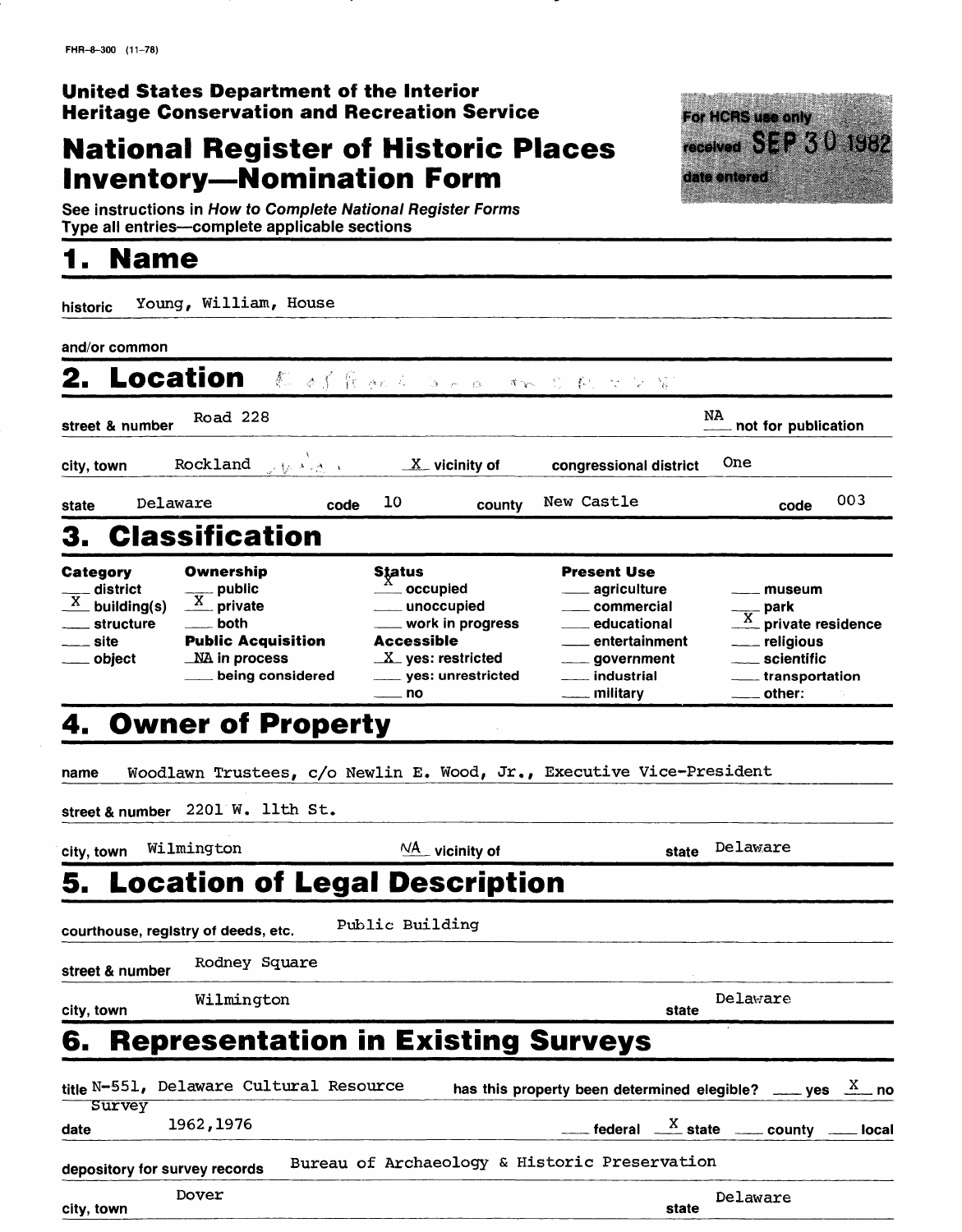# **7. Description**

| <b>Condition</b>          |                                            | <b>Check one</b>        |
|---------------------------|--------------------------------------------|-------------------------|
| $X$ excellent             | deteriorated<br>$\mathcal{L}^{\text{max}}$ | $\mathbb{-X}$ unaltered |
| $\rule{1em}{0.15mm}$ good | e ruins                                    | <u>__</u> __ altered    |
| <u>__</u> _ fair          | ___ unexposed                              |                         |
|                           |                                            |                         |

Check one  $X$  original site

moved date NA

#### **Describe the present and original (if known) physical appearance**

Standing alone facing west toward Rockland, and surrounded on three sides by a raised terrace with a stone wall, the William Young House is an imposing structure with a high degree of architectural integrity. Measuring  $50'$  by  $34'$ , with a 26' by 28' kitchen ell to the north, the house is five bays, two stories, with a hipped roof plus a full cellar and a full attic. The exterior is masonry; presently it is whitewashed, although there is evidence that it was originally intended to be stuccoed. The front and rear facades are the same, each with a center door with a fan light and three-pane over panel side lights.

The entries are of a c.1815 design and include a simple architrave with impost and keystone. The porch over the west door has been removed revealing evidence that confirms the absence of any such porch roof when the house was constructed, or during its early years. The east porch with square columns and pilasters is of twentieth century construction. Two large six-over-nine light windows flank the entries. Beneath these windows are six light cellar windows; above, including directly above the door, are the second floor. All first and second story windows have a simple architrave with an ovolo band at the edge.

The eve has a cornice with simple bedmolding, fascia, and crown, and a pole gutter leading to downspouts at each corner of the building. There are two clapboard dormers, one above the second and one above the fourth bays. The mutins of the upper sash of the windows have a Gothic tracery pattern. The dormer faces have short pilasters at the sides of the windows and a keystone centered in the architrave. The wood-shingled roof is topped with bedmolding at the edge of a flat, metal-covered widow's walk measuring 11' by 26'. The original railing is no longer extant. Centered at the north and south edges of the widow's walk are the large brick chimneys, each with four flues; above the roof level, these chimneys were rebuilt in 1930. The south facade has two bays. The north, likewise with two bays, has extending from it at the cellar level a kitchen ell, above which is what was once a garrett servants' quarters and serves presently as a laundry area. The entry to the kitchen is through doublebatten doors on the east side.

The main hall is off center, favoring the bottom flight of stairs on the north side. The wide grand staircase, constructed c. 1815, begins in the middle of the hall along the north wall with a straight run and, halfway up, winds around to the opposite wall. The simple oval railing and stair skirt form an elliptical curve which is continued to the third floor. To the north of the east entry a coat closet was constructed in the twentieth century. Doors from the main halls lead to the four rooms, each with a fireplace centered in the wall shared with the adjacent room. On the first floor three of the four rooms are original and complete. The fireplace surrounds of the east rooms are the more elaborate; both consist of an architrave at the edge of the plaster surround. The mantel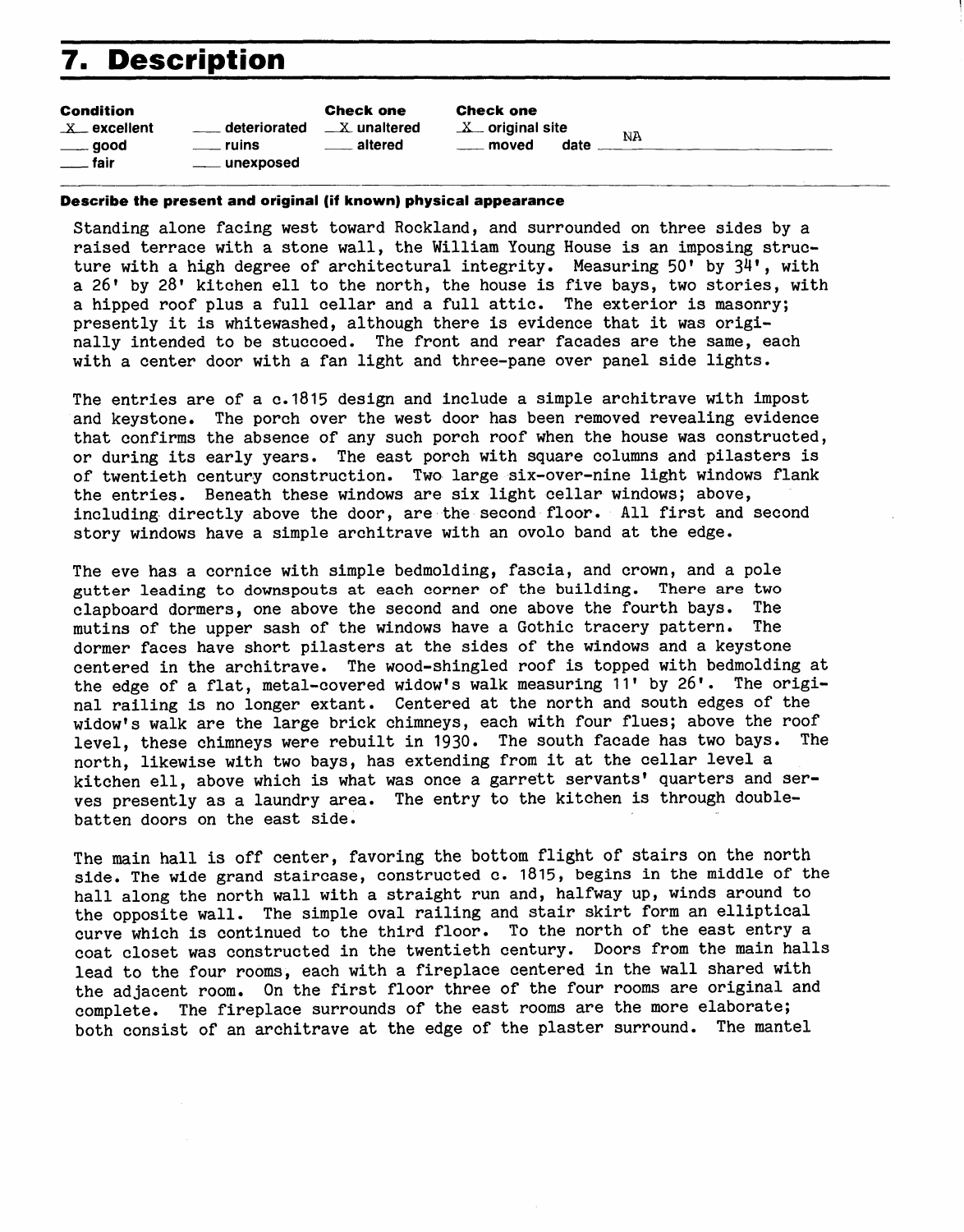**NPS Form 10-900-a (7-81)**

OMB NO. LONG TRIES EXP. IO/BI/SA

### **United States Department of the Interior** National Park Service

### **National Register of Historic Places Inventory-Nomination Form**

**Continuation sheet Continuation sheet 1** 

| Page                     |  |
|--------------------------|--|
| received<br>date entered |  |
| For NPS use only         |  |

of the northeast room is supported by a blank center panel and pilasters at the side. In the southwest room the panel and two small panels at the sides are reeded. The fireplace stands into the southeast room with shallow closets set into the sides. In the northeast room the fireplace is flush with the wall with closets on both sides. The fireplace in the southwest room is flush with the wall and the fireplace surround with simple architrave and a mantel supported by a cornice of bedmolding, fascia, and crown molding is typical of the other surrounds in the house. The northwest room was converted into a kitchen. All of the first floor windows have interior, three leaf panel shutters which are divided into upper and lower sections.

The second floor is similar in plan to the first, with three of the four rooms remaining in their original condition. The fireplace surounds are the same as those in the first floor southwest room. To the right of each fireplace is a closet. The southwest room has been converted into two bathrooms and a dressing room.

The third floor has a small hall at the top of the stair and four rooms, two of which are original in form, having plaster applied to the rafters and being separated by a frame wall. The third room is now a small bedroom, built in the twentieth century, and the fourth is a bathroom.

The cellar is accessed from the kitchen ell and from a flight of stairs descending under the main stairs. It remains as it originally was built with four rooms. The room at the bottom of the stair, which also leads to the kitchen ell, had a cooking fireplace in which the crane remains intact. The other three rooms remain unfinished. The kitchen ell, with brick floor, has a cooking fireplace and a separate oven with a beehive dome.

#### Justification of Boundaries

The boundaries of the nominated property correspond to two of the contiguous parcels of land owned by the Woodlawn Trustees, the two on which the house is approximately centered. These boundaries were chosen not only because they are readily referenced but because they provide the current visual setting--the terraced house grounds--in which the house can be visually comprehended and understood. Adjacent surburban residential development, which is screened by trees, and the golf course, which is separated from the Young house by road 228, are not relevant to the nomination and are not included.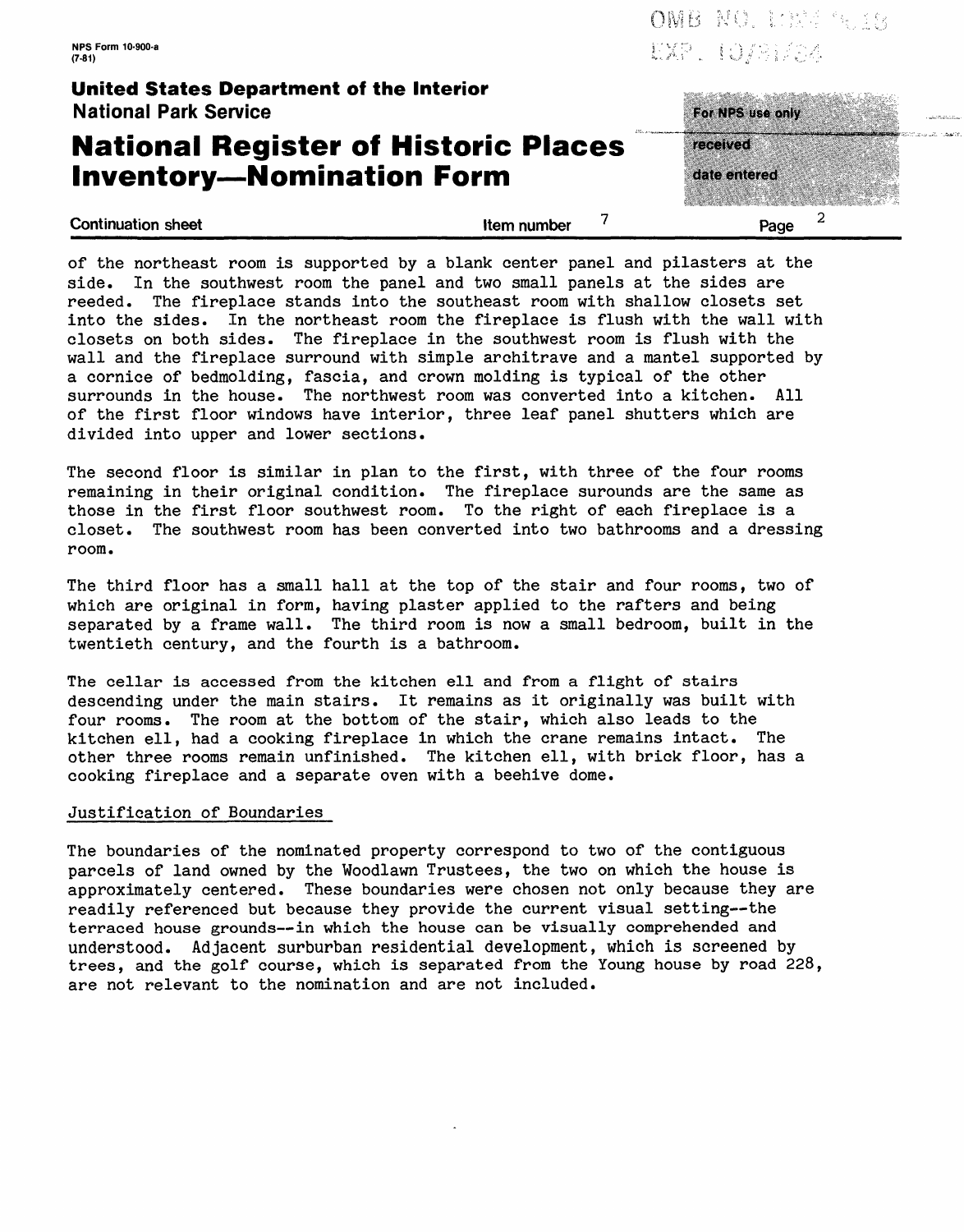# **8. Significance**

| <b>Period</b><br>__ prehistoric<br>$-1400 - 1499$<br>$\frac{1}{2}$ 1500–1599<br>$-1600 - 1699$<br>$-1700 - 1799$<br>$\underline{X}$ 1800-1899<br>—— 1900— | Areas of Significance-Check and justify below<br>archeology-prehistoric ____ community planning<br>. archeology-historic<br>____ agriculture<br>$X$ architecture<br>──art<br>commerce<br>communications | conservation<br><u>__</u> economics<br><u>__</u> education<br>__ engineering<br>exploration/settlement ___ philosophy<br>__ industry<br>$\_$ invention | ___ landscape architecture __ religion<br>___ law<br>__ literature<br>___ military<br>__music<br>___ politics/government | __ science<br>____ sculpture<br>$\sim$ social/<br>humanitarian<br>theater<br>_____ transportation<br>$\underline{X}$ other (specify)<br>social history |
|-----------------------------------------------------------------------------------------------------------------------------------------------------------|---------------------------------------------------------------------------------------------------------------------------------------------------------------------------------------------------------|--------------------------------------------------------------------------------------------------------------------------------------------------------|--------------------------------------------------------------------------------------------------------------------------|--------------------------------------------------------------------------------------------------------------------------------------------------------|
| <b>Specific dates</b>                                                                                                                                     | 1802                                                                                                                                                                                                    | <b>Builder/Architect</b>                                                                                                                               | Unknown                                                                                                                  |                                                                                                                                                        |

#### **Statement of Significance (in one paragraph)**

The William Young House is architecturally significant as a fine example of the late High Georgian style in Northern Delaware, built at the beginning of the 19th century at medium scale and in a somewhat rustic uncoursed local stone. Its historical significance lies in the use of a hilltop site and a homely but moderately pretentious style to express the status of mill owner William Young; hence, in the preservation of one facet of the early industrial life of the Brandywine Valley. Young's house stood a mile away from,his.paper mill in Rockland, which was listed as a National Register Historic District in 1972. The house is described in that nomination, and was until recently assumed to be listed as part of the district. However, it stands far outside the boundaries, and because of intervening development the boundaries cannot reasonably be extended to include it. The house is therefore nominated herein as an individual site, significant under National Register criteria C and A: it embodies the distinctive characteristics of a type, period and method of construction, and it is associated with events that have made a significant contribution to the broad patterns of our history.

The architectural distinction and state of preservation of the recently restored Young house make it an excellent example of Delaware's essentially conservative approach to the Georgian and other styles. For example, the massing and plan are closely comparable to those of the Corbit-Sharp house in Odessa (N.R. 1967). But Daniel Corbit's house was built a full quarter century earlier, and is itself a solid and rich, rather than a precocious, example of 1770s style. Similarly, a near comparison for the somewhat inconsistent Federal style elements of the Young house--its slender stair, and more particularly its sidelighted doors--is found at neighboring Lower Louviers (N.R. 1972). This early Du Pont mansion is described as early Federal in the Delaware context, but it is dated 1811, and that is not an early date for the Federal style.

If the Young house illustrates the general conservatism of Delaware architecture, where styles root slowly and are slow to decline, it also preserves in its forms a building history particular to itself, and a particular species of cultural expression. The architect of the recent restoration believes on the basis of physical and historical evidence that the curious conjunction of styles--a body reminiscent of a house built a generation earlier, a doorway closely resembling an Asher Benjamin plate published in the 'teens--may reflect an unusually long building campaign, perhaps a decade or so in length. In any case, the greater simplicity of the house, as compared to the others mentioned here, makes an appealing statement of moderate ostentation. The rustic uncoursed surface and the double-pile plan links it to a rural building tradition which we associate with Pennsylvania and which in Delaware is confined to the northern Piedmont fringe. But though the house is clearly not a mansion on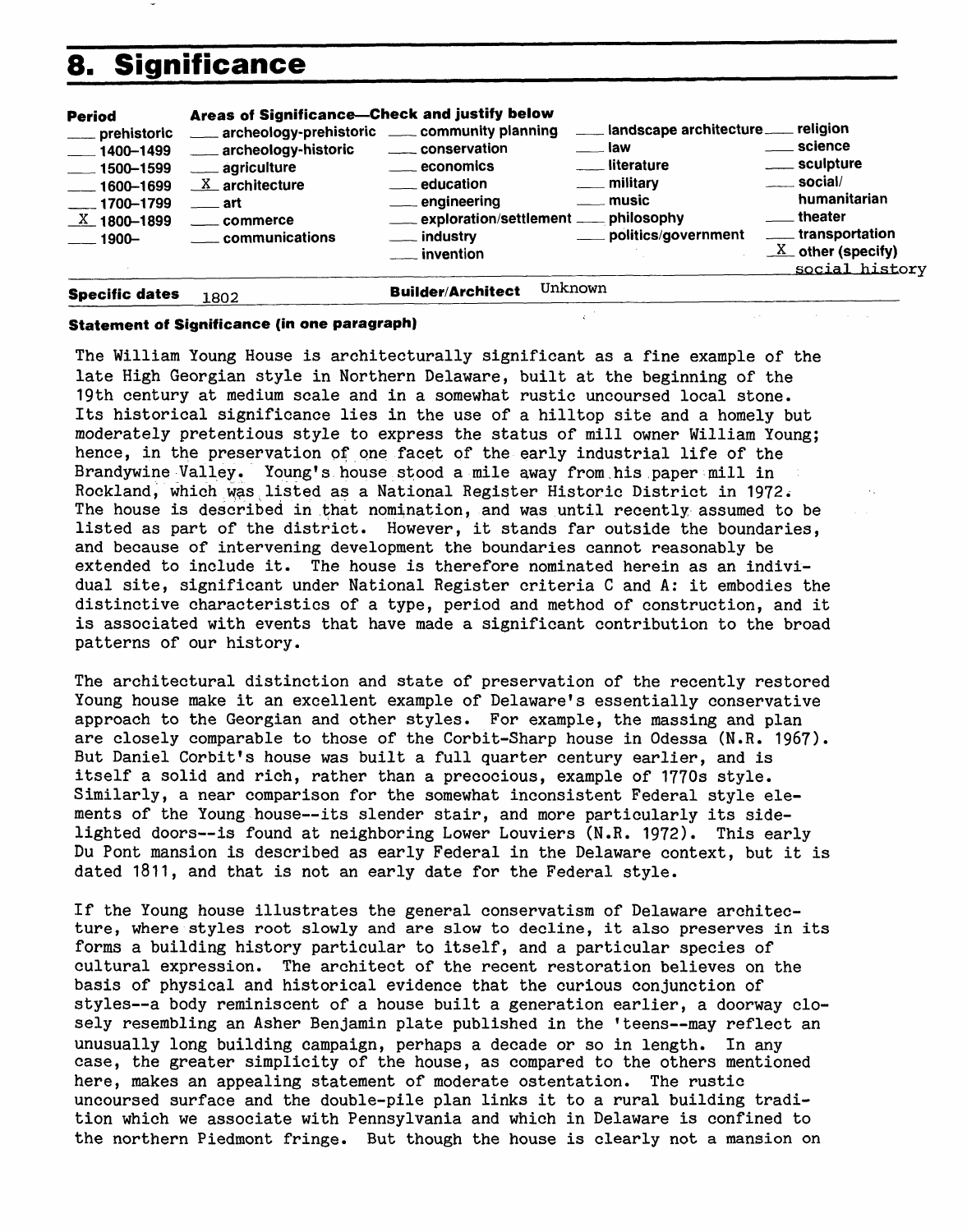# **9. Major Bibliographical References**

Rockland Historic District, National Register nomination form, 1972; on file at Delaware Bureau of Archaeology & Historic Preservation

|                       | Acreage of nominated property 1.1 acre                                                                              |                                                              |                          |           |                                                                                                                          |
|-----------------------|---------------------------------------------------------------------------------------------------------------------|--------------------------------------------------------------|--------------------------|-----------|--------------------------------------------------------------------------------------------------------------------------|
|                       | Quadrangle name Wilmington North                                                                                    |                                                              |                          |           | <u>7.5 minute</u><br>Quadrangle scale                                                                                    |
| <b>UMT References</b> |                                                                                                                     |                                                              |                          |           |                                                                                                                          |
| 1 8 <br>Zone          | 4511620<br>Easting                                                                                                  | 41401481815<br><b>Northing</b>                               | в<br>Zone                | Easting   | <b>Northing</b>                                                                                                          |
| с                     |                                                                                                                     |                                                              | D                        |           |                                                                                                                          |
|                       |                                                                                                                     |                                                              | F                        |           |                                                                                                                          |
|                       |                                                                                                                     |                                                              | н                        |           |                                                                                                                          |
|                       |                                                                                                                     |                                                              |                          |           | Verbal boundary description and justification The nominated property consists of the Young house                         |
|                       |                                                                                                                     |                                                              |                          |           | itself and its immediate grounds. The grounds are confined to parcels 13 and 14, Brandywine                              |
|                       | 1.1 acres bounded by a roughly rectangular figure fronting on road 228.                                             |                                                              |                          |           | Hundred property map #88. The acreages of these parcels are.53 and.57 acres, for a total of                              |
|                       | List all states and counties for properties overlapping state or county boundaries                                  |                                                              |                          |           |                                                                                                                          |
| state                 |                                                                                                                     |                                                              |                          |           |                                                                                                                          |
|                       | NA                                                                                                                  | code                                                         | county                   |           | code                                                                                                                     |
| state                 | NA                                                                                                                  | code                                                         | county                   |           | code                                                                                                                     |
|                       | <b>Form Prepared By</b>                                                                                             |                                                              |                          |           |                                                                                                                          |
|                       |                                                                                                                     |                                                              |                          |           |                                                                                                                          |
| name/title            | Patricia Wright, Historian                                                                                          | Jay Shoemaker, AIA (112 Columbia Ave., Swarthmore, PA 19081) |                          |           |                                                                                                                          |
|                       | organization Bureau of Archaeology & Hist. Pres.                                                                    |                                                              | date                     | 3/29/82   |                                                                                                                          |
|                       |                                                                                                                     |                                                              |                          |           |                                                                                                                          |
|                       | street & number Old State House, The Green                                                                          |                                                              |                          | telephone | $(302)$ 736-5685                                                                                                         |
|                       | Dover                                                                                                               |                                                              | state                    | Delaware  |                                                                                                                          |
|                       |                                                                                                                     |                                                              |                          |           |                                                                                                                          |
|                       |                                                                                                                     |                                                              |                          |           |                                                                                                                          |
|                       |                                                                                                                     |                                                              |                          |           | <b>State Historic Preservation Officer Certification</b>                                                                 |
|                       | The evaluated significance of this property within the state is:                                                    |                                                              |                          |           |                                                                                                                          |
|                       | national                                                                                                            | $\equiv$ state                                               | $\underline{X}$ local    |           |                                                                                                                          |
|                       |                                                                                                                     |                                                              |                          |           | As the designated State Historic Preservation Officer for the National Historic Preservation Act of 1966 (Public Law 89- |
|                       | 665), I hereby nominate this property for inclusion in the National Register and certify that it has been evaluated |                                                              |                          |           |                                                                                                                          |
|                       | according to the criteria and procedures set forth by the Heritage Conservation and Recreation Service.             |                                                              |                          |           |                                                                                                                          |
|                       | State Historic/Preservation Officer signature                                                                       |                                                              |                          |           |                                                                                                                          |
| city or town<br>title |                                                                                                                     |                                                              |                          |           |                                                                                                                          |
|                       | Deputy/State Historic Preservation Officer<br>For HCRS use only                                                     |                                                              |                          | date      |                                                                                                                          |
|                       | I hereby certify that this property is included in the National Register                                            |                                                              |                          |           |                                                                                                                          |
|                       |                                                                                                                     |                                                              | Entered in the           | date      |                                                                                                                          |
|                       | <b>Keeper of the National Register</b>                                                                              |                                                              | <b>National Register</b> |           |                                                                                                                          |
| Attest:               |                                                                                                                     |                                                              |                          | date      |                                                                                                                          |